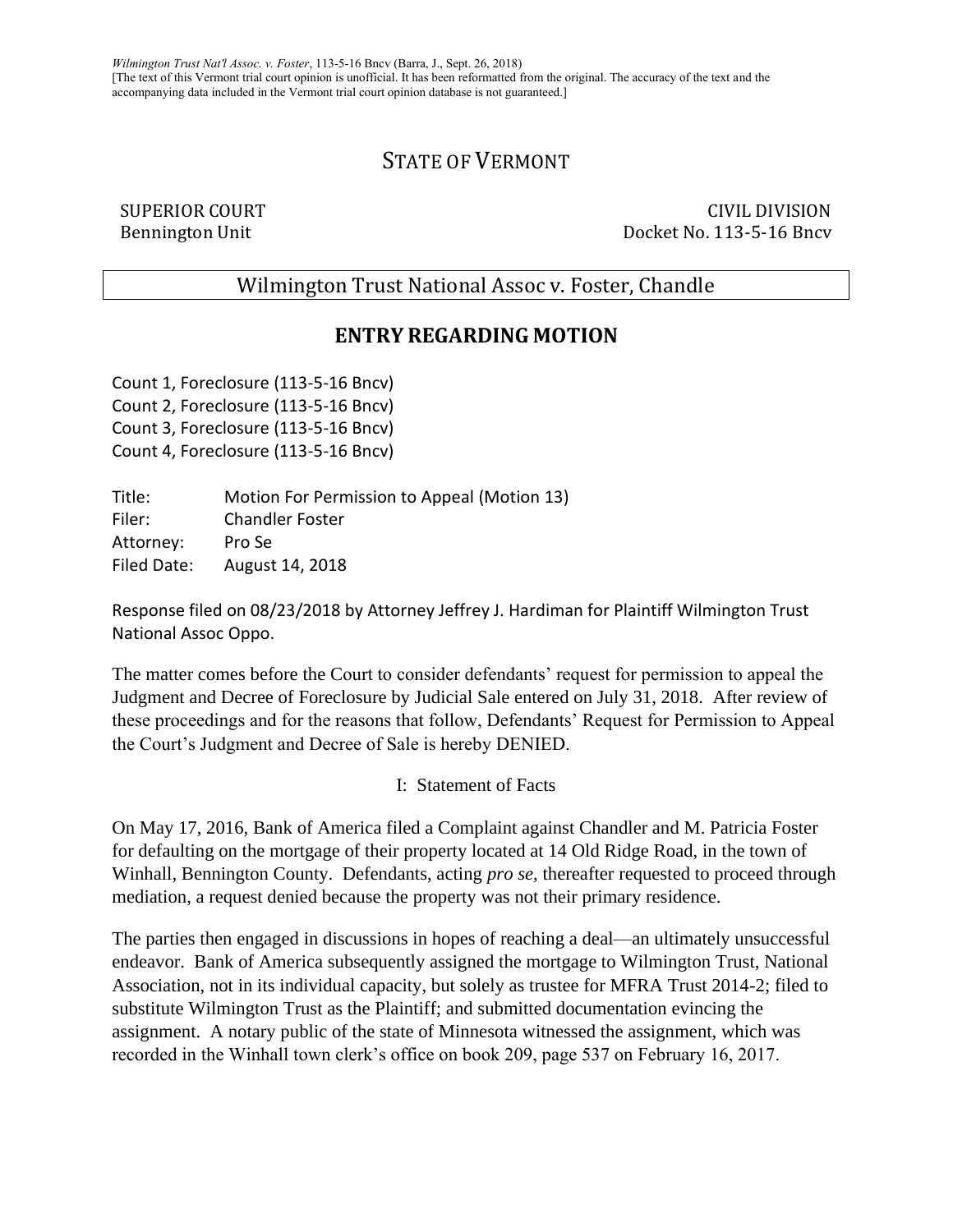On August 18, 2017, Plaintiff moved for default judgment under V.R.C.P. 55. The motion was supported by affidavit and documentation of the defendant's non-enlistment in the military, as required by V.R.C.P. 55(5). Plaintiff also filed an affidavit of attorney's fees and an affidavit by Duane Thomas—a foreclosure specialist of Fay Servicing, LLC, the loan's servicer enumerating, *inter alia*, the loan payment history, total escrow, and the sums of money due Plaintiff. Plaintiff then filed a motion to shorten the redemption period to not more than 30 days pursuant to 12 V.S.A. § 4946(c), as well as the certification of counsel required by V.R.C.P. 80.1(g). On September 12, 2017, the Court granted Plaintiff's Motion for Default Judgment and Motion to Shorten the Redemption Period.

By letter to the Court dated September 21, 2017, Defendants described their ongoing "loan workout program" with Fay Servicing and disagreed with Plaintiff's characterization of the property as vacant, as far as discernible, in the Plaintiff's Motion for a Shortened Redemption Period. Defendants also described an incident in which, allegedly, agents of the servicer destroyed a lock box affixed to the property, entered the house, and changed the locks on the front door. In view of the preceding, Defendants sought a stay of the proceedings to continue working on a deal with Fay Servicing. Plaintiff subsequently filed its opposition to the Defendants' attempts to stay the proceedings, *inter alia*, denying that the parties were then involved in any workout process and describing Defendants' apparent reluctance to communicate with Fay Servicing. The Court thereafter scheduled a motion hearing on May 5, 2018 to address the stay and determine any outstanding issues.

On May 3, 2018—nearly two years after filing and service of the Complaint, and without the Court's leave under V.R.C.P. 6(b)—Defendants submitted an Answer and a Motion to Vacate the Order Granting Default Judgment. Ostensibly acting under V.R.C.P. 12(f), Defendants made two contentions in opposing the grant of default judgment. First, they questioned the status of Plaintiff's counsel, Rachel Jones, as an attorney licensed to practice in Vermont. Second, they took issue with Ms. Jones' signature on the affidavit of attorney's fees when the listed affiant was Katherine Donovan, Plaintiff's prior counsel.

The Court considered Defendants' contentions and Plaintiff's answers thereto, and by order entered May 31, 2018 denied Defendants' motion. The Court noted that Defendants' motion provided no support for their contention that Rule 12(f) had any application to support their argument. The Court found no such application, held the motion untimely under V.R.C.P. 59, and found no basis for vacating the Default Judgment under V.R.C.P. 60.

On July 31, 2018, the Court entered a final Judgment and Decree of Foreclosure by Judicial Sale and informed Defendants of their right and obligation, under V.R.C.P. 80.1 and the mirroring provisions of 12 V.S.A. §§ 4601 and 4939, to seek permission to appeal by filing a motion to that effect within ten days of the judgment's issuance. On August 14, 2018, Defendants timely filed a Request for Permission to Appeal the Court's Judgment and Decree of Foreclosure by Judicial Sale, which Plaintiff timely opposed. The Court now considers these submissions.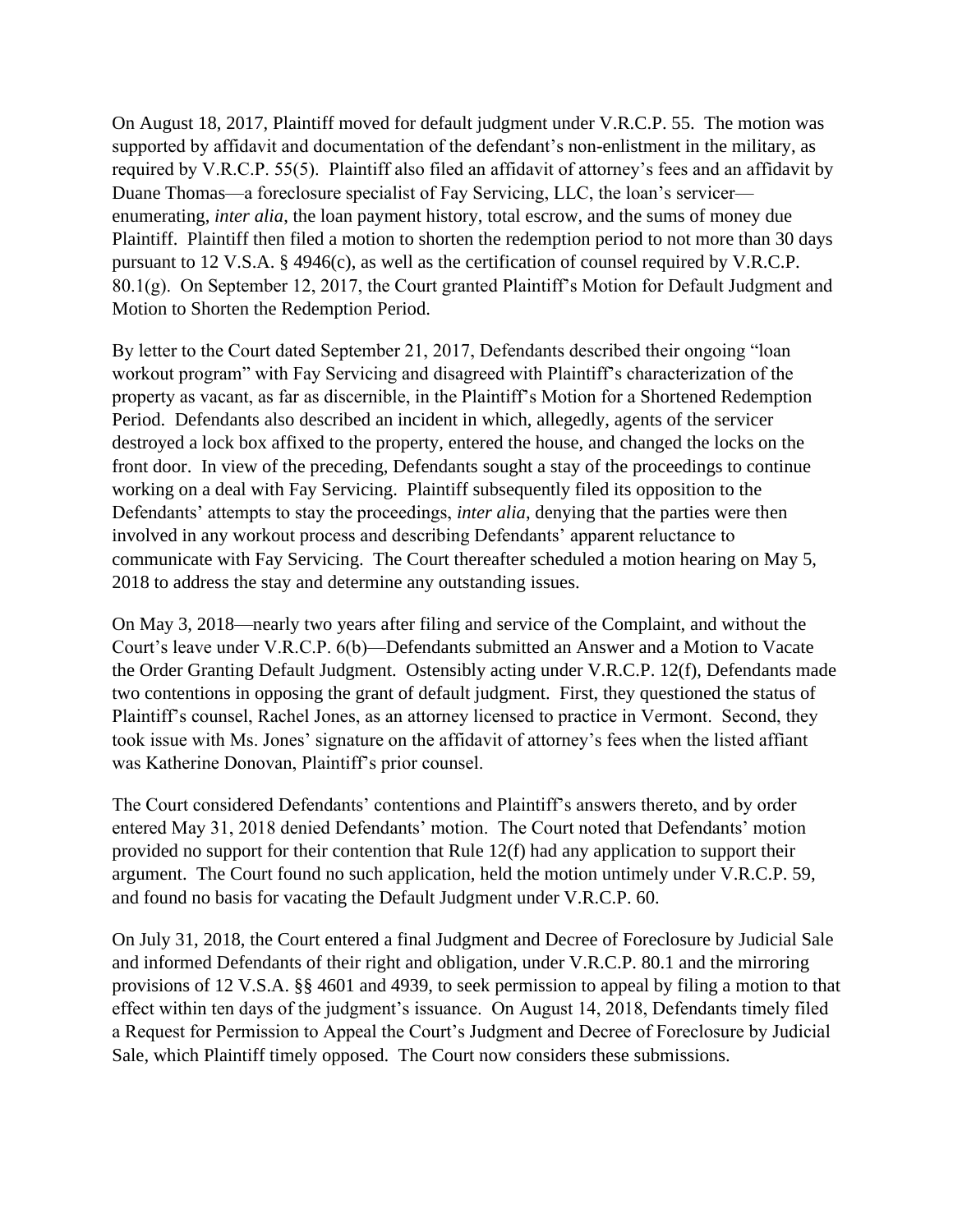### II: Conclusions of Law

12 V.S.A. §§ 4601 and 4939 both provide: "When a judgment is for the foreclosure of a mortgage, permission of the court shall be required for review." Whether to grant or deny permission to appeal is within the discretionary powers of the trial court. *Nationwide Mutual Fire Ins. Co. v. Gamelin*, 173 Vt. 45, 48–49 (2001); see also *Factory Point Nat. Bank v. Equinox Co.*, 110 Vt. 277 (1939) (a degree of discretion vested in the then Chancellors in deciding whether and under what conditions to grant permission to appeal a foreclosure judgment). The Court is to exercise a screening function under these rules, which are aimed at promoting the finality of foreclosure judgments. See *Gamelin*, 173 Vt. 45, at 49; *Vermont Nat. Bank v. Clark*, 156 Vt. 143, 146 (1991). The Court is mindful of its obligation to avoid an abuse of discretion by withholding its discretion entirely or exercising it for clearly untenable reasons or to a clearly untenable extent. *Clark*, 156 Vt. 143, at 145.

Defendants advance six contentions for their position that an appeal is warranted. None, however, is availing. First, they hold that our courts greatly disfavor default judgments, seeking instead to resolve disputes on the merits. See, e.g., *Hermitage Inn Real Estate Holding Co., LLC v. Extreme Contracting, LLC*, 2017 VT 44, ¶ 34. Though this general proposition is beyond reproach, it cannot on its own displace V.R.C.P. 55(a), which clearly provides that "[w]hen a party against whom a judgment for affirmative relief is sought has failed to plead or otherwise defend as provided by these rules and that fact is made to appear by affidavit or otherwise, the clerk shall enter the party's default."

Here, Plaintiff filed the Complaint on May 17, 2016 and service of process was effected on May 30, 2016. Under V.R.C.P.  $80.1(c)$  and  $12(a)(1)(A)$ , Defendants had 21 days from the date of service to submit an answer. No such answer was submitted within this period. On August 18, 2017, Plaintiff filed and served a Motion for Default Judgment supported by affidavit. The Court, faced only with silence from Defendants, entered Default Judgment on September 12, 2017.

On October 2, 2017, Defendants filed a letter with the Court seeking a stay to work on a deal with Fay Servicing. Defendants then submitted an Answer on May 3, 2018, nearly two years after being served with the Summons and Complaint. They also filed a Motion to Vacate the Order Granting Default Judgment under Rule 12(f). In the motion, they questioned the status of Plaintiff's counsel, Rachel Jones, as an attorney licensed to practice in Vermont. They also objected to Ms. Jones' signature on the affidavit of attorney's fees when the listed affiant was Katherine Donovan, Plaintiff's prior counsel.

On May 31, 2018 the Court denied Defendants' motion. The Court found that the motion provided no basis for their contention that Rule 12(f) had any application to support their argument. The Court found no such application and held the motion untimely under V.R.C.P. 59. The Court also found that Defendants did not provide reasons for a finding of mistake, inadvertence, excusable neglect, newly discovered evidence, fraud, or any other grounds for relief from judgment under V.R.C.P. 60.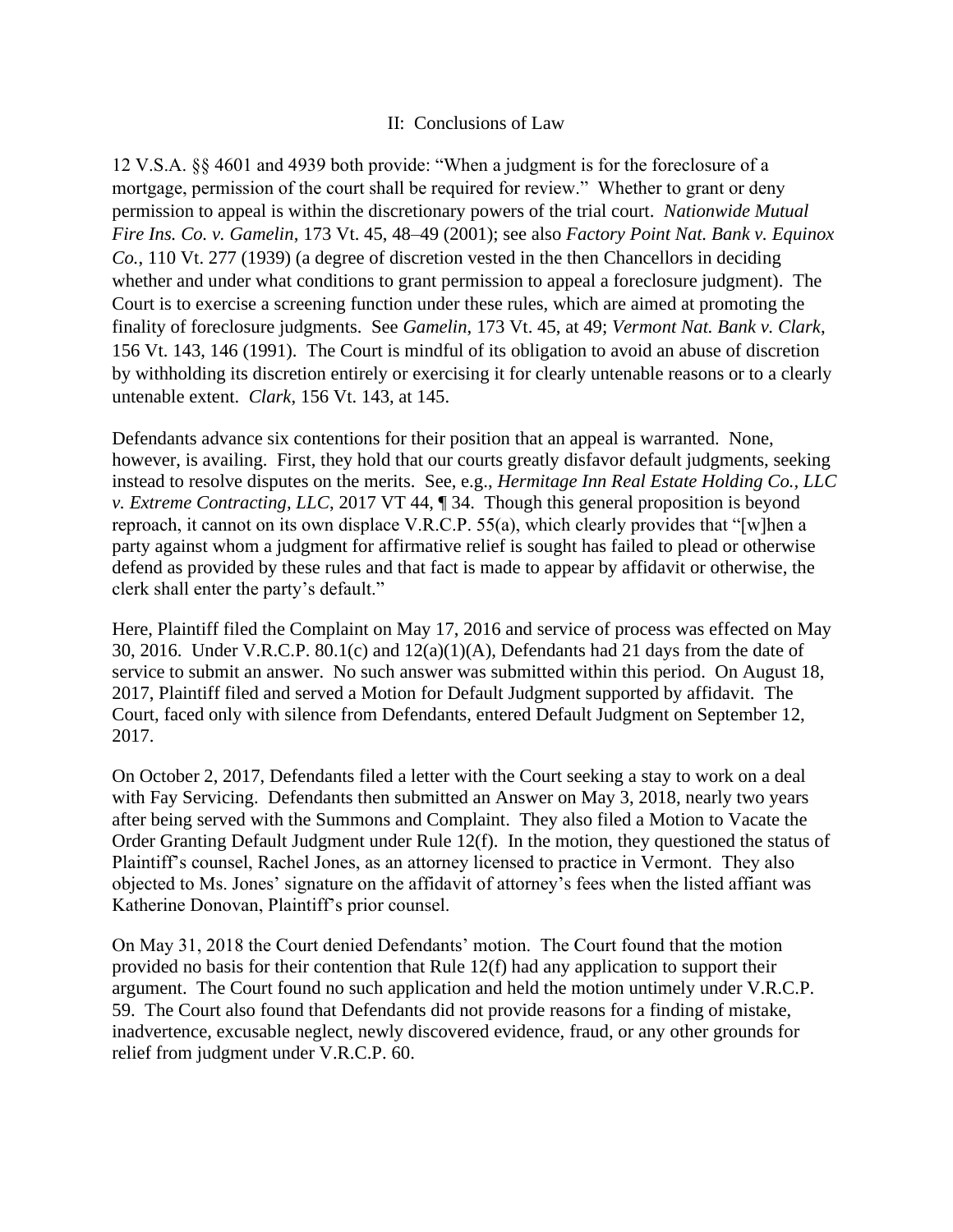The Court is sensitive to the circumstances of *pro se* litigants; courts should not "permit unfair imposition or unconscionable advantage to be taken of one who acts as his own attorney." *Vahlteich v. Knott*, 139 Vt. 588, 590 (1981) (quoting *State Highway Board v. Sharrow*, 125 Vt. 163, 164 (1965). However, "[t]his does not mean that *pro se* litigants are not bound by the ordinary rules of civil procedure." *Knott*, 139 Vt. 588 at 590–91.

If, after being served with Plaintiff's Motion for Default Judgment, Defendants had filed an answer along with a motion to reconsider or for relief from judgment, or sought an extension of time under V.R.C.P. 6(b) to do the same, the result might have been different. See, e.g., *Reuther v. Gang*, 146 Vt. 540, 542 (1986) (holding default judgment improper where Defendant had answered, filed a counterclaim, and her requests for a continuance "evidenced her intent to continue to defend the action."). Here, however, Defendants had submitted no answer or sought a continuance before entry of Default Judgment. Additionally, their Motion to Vacate the Order Granting Default Judgment provided no basis for relief under V.R.C.P. 60. Accordingly, default judgment was thoroughly appropriate, and Defendants are not entitled to an appeal on this ground.

Defendants' second argument for permission to appeal is that the Motion for Default Judgment was filed by Rachel Jones, who, they claim, was not an attorney licensed to practice in Vermont at the time of filing. The Court already addressed this issue. At the time she signed papers in this matter, Ms. Jones (now Ljunggren) was then an attorney duly-licensed to practice law in Vermont. Defendants also claim that if the Motion for Default Judgment was defective on this ground, then the Defendant's Answer was properly filed in the sequence of pleadings. For the reasons explained in depth above, this is not so, as the Answer was exceptionally untimely.

Defendants next argue that the current Plaintiff "has not demonstrated and cannot demonstrate, any true aggrievement." They claim that it is unexplained and implausible that a trust would buy defaulted financial assets and that there is no evidence that Wilmington Trust paid any money to Bank of America for the defaulted loan. This claim too fails.

On June 19, 2017, Bank of America, the original Plaintiff in this action, pursuant to V.R.C.P. 25(c) and 80.1(b), filed a Motion to Substitute Party Plaintiff, requesting that the Court substitute Wilmington Trust as the new Plaintiff. Bank of America attached an assignment of the mortgage to Wilmington Trust dated February 1, 2017. The assignment indicates the assignor, the assignee, the property address, and that it was executed for valuable consideration; it was witnessed by a notary public of the state of Minnesota and recorded in the Winhall town clerk's office. At the time of the motion, the Court inspected the assignment and was satisfied of its legitimacy. The Court has no reason to believe that this assignment was somehow unlawful; nor do Defendants point to anything specific to the contrary. Plaintiff, Wilmington Trust, thus is aggrieved by their possession of a defaulted loan. Accordingly, Defendants' third argument in favor of permission to appeal is unsuccessful.

Defendants next make a blanket reference to the Mortgage Servicing Rules under the federal Real Estate Settlement Procedures Act and the Truth in Lending Act to question the role of Fay Servicing, LLC in these proceedings. Without citing any specific violation of federal law, Defendants allege that the Court has accepted uncritically the "bland assertions" of Duane Thomas, a foreclosure specialist of Fay Servicing. Fay Servicing is merely the servicer of the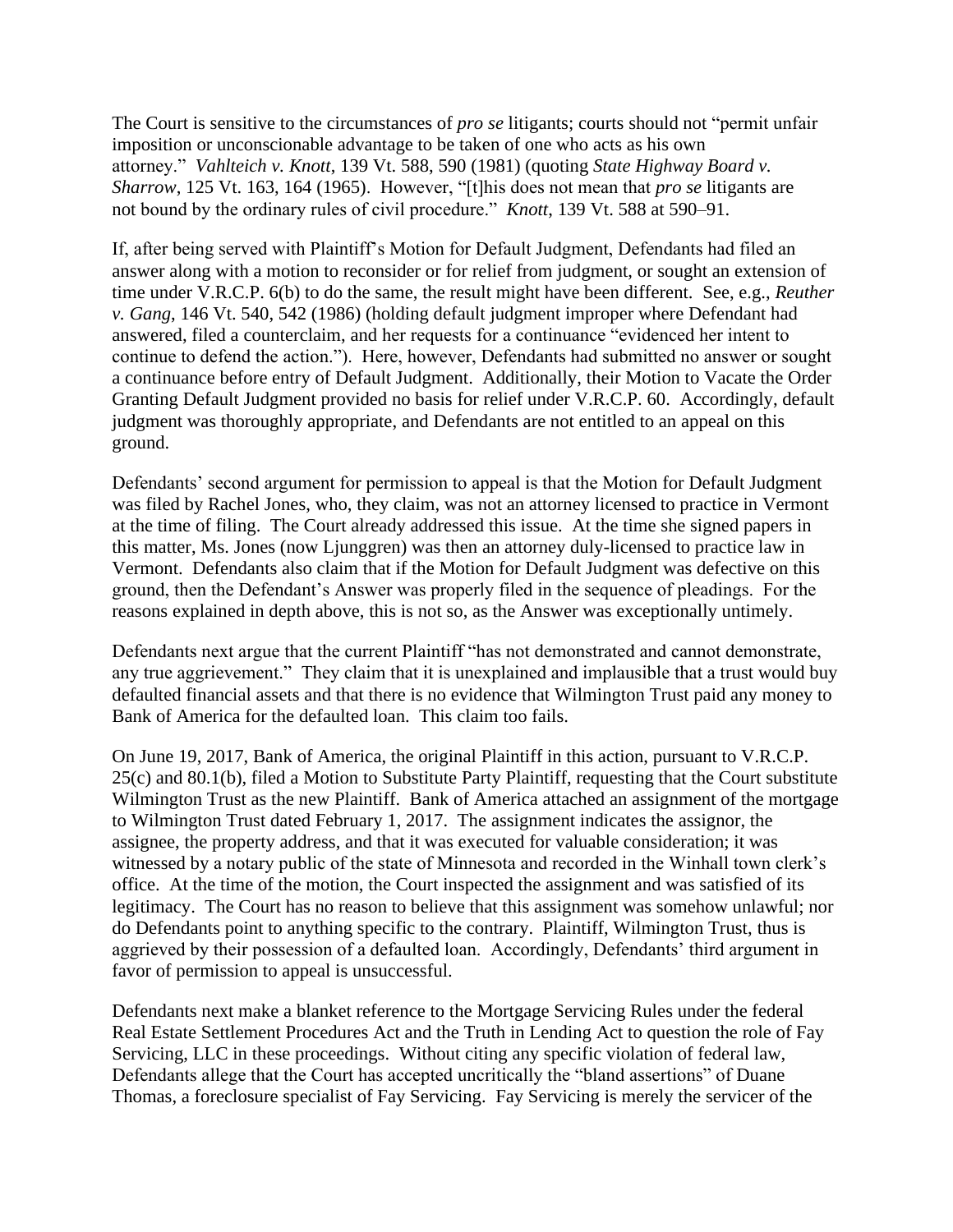loan at issue. At the direction of Plaintiff, Mr. Thomas submitted an affidavit in support of Plaintiff's Motion for Default Judgment in which he outlined, *inter alia*, the loan payment history, total escrow, and the sums of money due Plaintiff. Defendants do not question these sums or point to any definite act or procedure contrary to law. Moreover, Defendants, in their various submissions to the Court, repeatedly reference their attempts to negotiate a deal with Fay Servicing, rendering improbable their ignorance of its role in these proceedings. Consequently, Defendants' assertions on this issue do not counsel for appeal.

Defendants next argue that they relied to their detriment on Fay Servicing's representations that Plaintiff was not proceeding with litigation as settlement discussions were ongoing. Defendants provide no support for these representations; nor do they account for their number, the dates on, locations in, and frequency with which such representations were made, or any specific language used in their making. Defendants were served all of Plaintiff's submissions to this Court. They were thus apprised of Plaintiff's actions in this litigation every step of the way. They had every opportunity to answer timely, move for extensions of time, and obtain advice of counsel, should they have chosen to pursue it.

Additionally, between the filing of the Complaint and Plaintiff's Motion for Default Judgment, Plaintiff submitted two motions inconsistent with Defendants' allegations that plaintiff was not actively pursuing resolution of this matter. On October 21, 2016, Plaintiff moved to stay the proceedings until February 15, 2017 to review a loss mitigation package. Then, on April 13, 2017, Plaintiffs filed a Motion for Enlargement of Time and asked the Court for an additional 60 days to file the Motion for Default Judgment. These actions do not support a reasonable belief that proceedings would be stayed indefinitely, particularly where negotiations proved unproductive. Once again, therefore, this argument fails to convince the Court that an appeal is warranted.

Finally, Defendants argue that leave to appeal should be granted because Plaintiff engaged in an unauthorized break-in of the property. Plaintiff, in its Objection to Defendant's Request to Appeal, claims ignorance of the incident and points out that these allegations were not raised before judgment was entered so there is nothing to appeal. Defendants have failed to provide documentation of the occurrence or Plaintiff's involvement therein—a police report, perhaps, or the findings of an investigation. In the face of such paucity of information, the Court cannot address the matter. Moreover, given that Defendants never properly filed for resolution of these allegations in these proceedings, they cannot form the basis of an appeal.

#### III: ORDER

After thoroughly reviewing these proceedings, considering the foregoing arguments individually and in the aggregate, exercising the screening function discussed in *Nationwide Mut. Fire Ins. Co. v. Gamelin*, 173 Vt. 45, 49 (2001), and acting under its discretion with a view to fairness and the dictates of equity, the Court hereby DENIES Defendants' Request for Permission to Appeal the Court's Judgment and Decree of Foreclosure by Judicial Sale.

### **The motion is DENIED.**